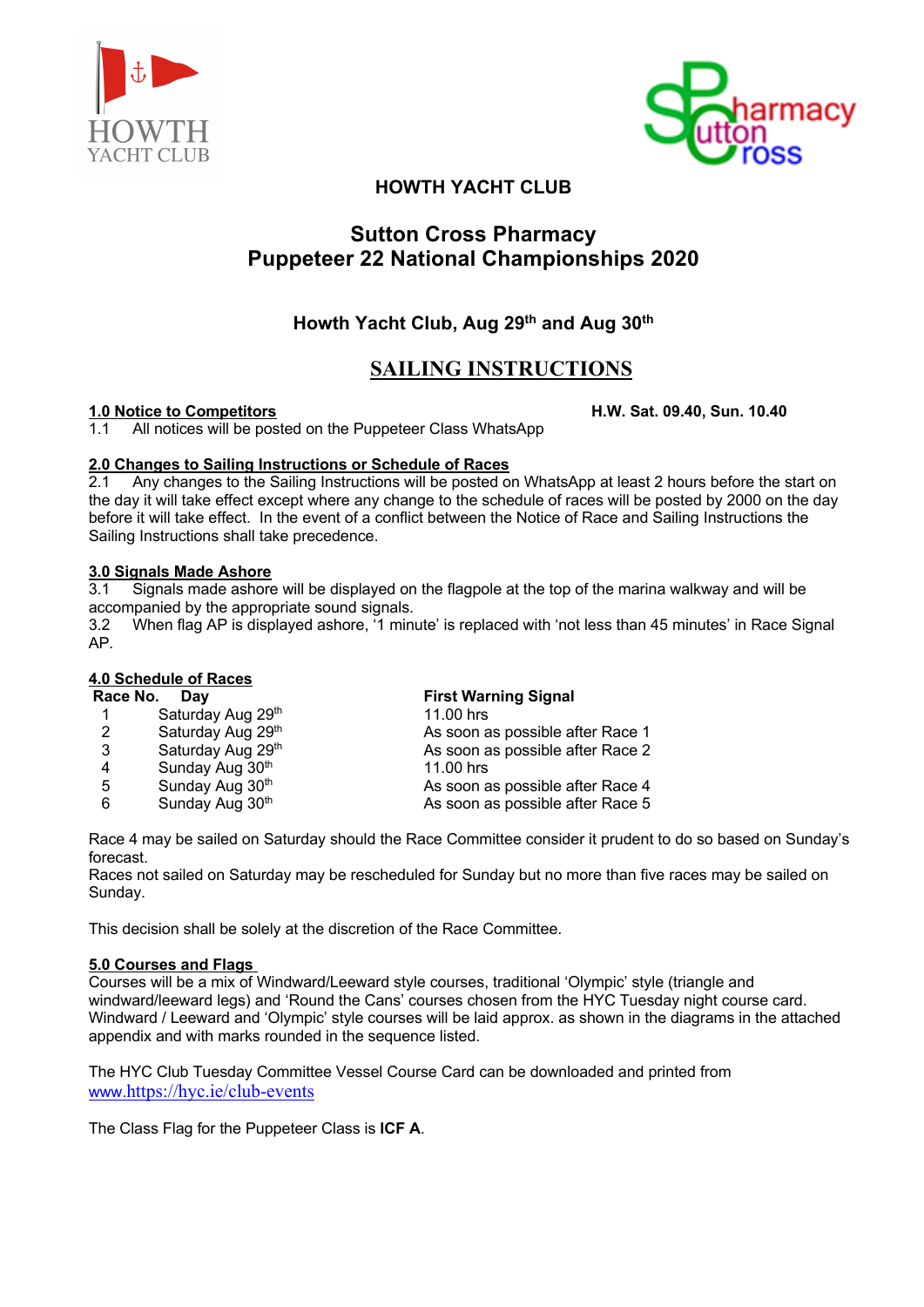



The type of course to be sailed will be indicated by the display on the Committee starting vessel, no later than the Warning Signal for the relevant race, of a flag indicating the course to be sailed in the upcoming race, as follows:

| Windward / Leeward course   | <b>ICFW</b>  |
|-----------------------------|--------------|
| Olympic style course        | ICF O        |
| HYC 'round the cans' course | <b>ICF R</b> |

Where ICF R is displayed, the course selected from the HYC course card will be indicated by numerals displayed on the Committee starting vessel.

# **6.0 Shortening courses to finish at the start / finish line**

Should the Race Committee wish to shorten a race to finish upwind of Mark 3 at the start/finish line (the boats having finished one round), **ICF F** will be displayed from a RIB to leeward of Mark 3 accompanied by repeated sound signals. This changes RRS Race Signals.

# **7.0 Marks**

7.1 Marks 1, 2 and 3 of the Windward / Leeward and Olympic style courses will be black inflatables, as will the first mark (designated Z on the course card) when a HYC Club course is in use. The Start Mark will be an orange cylindrical mark and the Finish Mark will be a red/orange spherical mark.

7.2 Where HYC club racing marks are being used, the mark type and colours will be as per the information about their positions used for HYC Club racing.

## **8.0 The Start**

8.1 The start line shall be between the Red and White striped pole or the main mast on the Committee vessel and an orange pillar mark, which shall be left to port when starting.

8.2 Races will be started in accordance with RRS 26 with a five minute sequence.

8.3 A boat that has not started 10 minutes after her starting signal will be scored DNS. This changes RRS 35, A4 and A5.

### **9.0 Change of position of the next mark**

9.1 The Race Committee may change the position of any mark to maintain the course alignment with respect to the wind direction. The change will be made before the leading boat has begun the leg to the mark. For major changes only, the change may be signalled as per RRS 33 using RED/GREEN flags or boards and or (+) / (-) as appropriate. Where more than one mark is being changed to maintain the configuration only the first mark to be changed will be signalled.

9.2 Minor changes to the course will not be signalled.

9.3 9.1 and 9.2 change RRS 33.

## **10.0 The Finish**

 10.1 The finish line will be between the Red and White pole or main mast on the Committee finishing vessel displaying a Blue flag (except where a race is being shortened at a rounding mark) and a small round Orange/Red buoy. Note: the starting mark for the next race may be in position during the finish.

10.2 Where a race is being finished from a RIB, the line shall be between a vertical staff on the finishing vessel and the mark forming the outer end of the finish line.

# **11.0 Time Limits**

11.1 The time limit for each race shall be 2 hours:

11.2 Boats failing to finish within 15 minutes after the first boat finishes will be scored DNF. This changes RRS 35, A4 and A5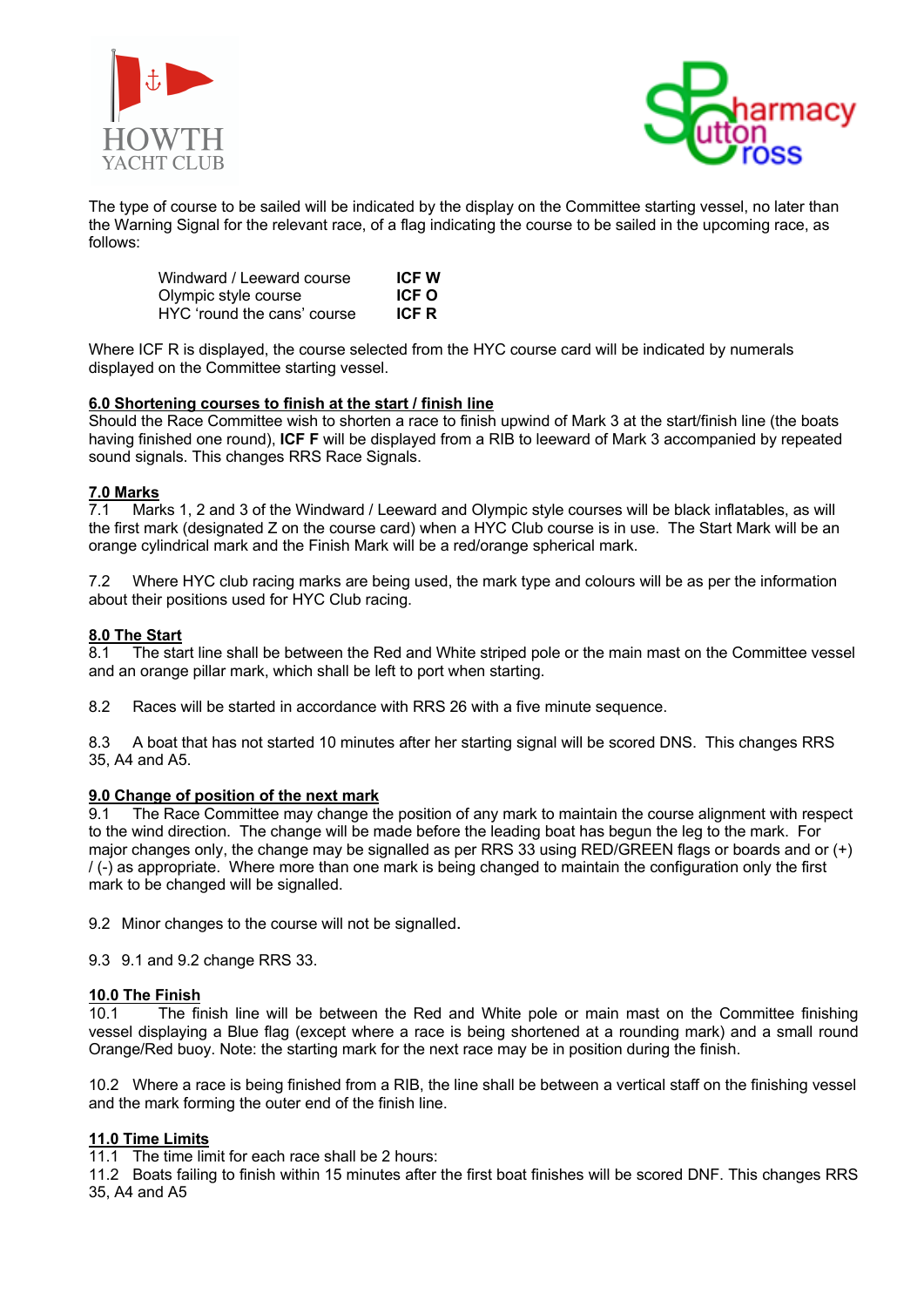



# **12.0 Protests and Requests for Redress**

12.1 Protests shall be written on an official Irish Sailing Protest Form and lodged with the Protest Convenor (or placed in the protest box) located in the Race Office. A limited number of protest forms may be available in the Race Office, however Protest forms are available to download from HYC website.

12.2 The Protest time limit shall be 1 hour after the last boat finishes racing each day and shall be posted on the main Championship Notice Board.

12.3 The schedule of protests hearings shall be posted on WhatsApp and will be 10 minutes after the expiry time of the Protest Time Limit. Protests may be scheduled earlier subject to availability of the parties.

12.4 Any boat intending to seek Redress or to Protest another yacht in a race shall display a Red Flag in accordance with Rule 61.1(a), shall notify the Finishing Vessel of her intention to do so and seek acknowledgement from the Race Officials.

# **13.0 Scoring System**

13.1 The series will be scored as provided in Appendix A of the RRS using the Low Point Scoring System. If four or more races are completed, one discard will be allowed.

## **14.0 Communication to Competitors whilst afloat**

14.1 All boats shall carry a VHF radio and maintain a listening watch on VHF Ch 77 to receive communications from the Race Committee.

# **15.0 General Comments**

15.1 The turnaround time after each race will be as short as possible. Boats are therefore required to clear the finish line area but stay in the vicinity of the Committee starting vessel.

# **16.COVID-19 Mitigation Measures**

**Measures to mitigate the spread of COVID 19 will be in place for the event and will affect access to HYC, the conduct of persons on the premises and the management of the event ashore including the conduct of protest and redress hearings.**

**Further details of the COVID 19 mitigation measures will sent to competitors via WhatsApp in due course. These measures may be varied over the course of the event**.